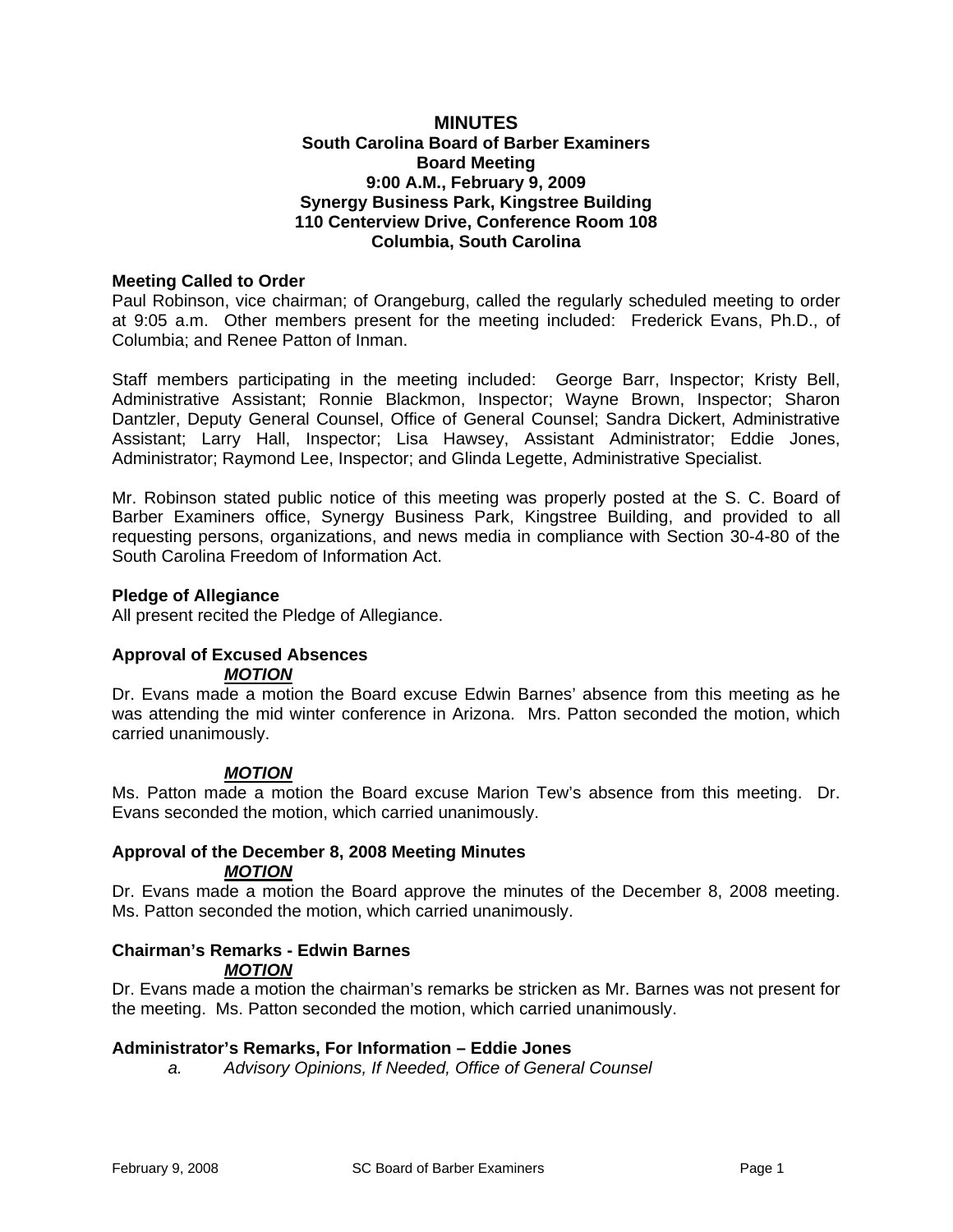# *b. Legislative Update, If Needed, Legislative Liaison Office*

Mr. Jones stated no advisory opinions had been requested and he is not aware of any legislative update.

Mr. Robinson asked Mr. Jones the status of the proviso allowing barbers and cosmetologists to work together. Mr. Jones stated the proviso became law in 2007.

### *c. Inspection Report*

Mr. Blackmon stated 72 inspections were conducted during December 2008 and 91 inspections were conducted during January 2009.

# **David Christian, III, Assistant Deputy Director – OLC**

Mr. Christian briefed the Board members regarding the Office of Licensure and Compliance. Laura McDaniel, Dwight Hayes, Annette Disher, Robbie Boland and Sherry Wilson introduced themselves and briefed the Board on their duties.

### **Unfinished Business**

There was no unfinished business for discussion during the February 9, 2009 meeting.

#### **New Business**

Approval of the December 8, 2008 DRC Report

#### *MOTION*

Ms. Patton made a motion the Board approve the December 8, 2008 DRC report. Dr. Evans seconded the motion, which carried unanimously.

#### Approval of Hair Braider Provider

#### *Kim Burgess*

On January 22, 2009 the Board received a letter from Kim Burgess seeking the Board's approval to become a hair braider provider. Ms. Burgess included with her letter documentation outlining the hair braider's class. Staff notified Ms. Burgess by letter dated January 22, 2009 that the Board would be discussing her request during the February 9, 2009 meeting and asked that she be present to answer questions from the Board.

Kim Burgess appeared at this time.

Mr. Robinson stated he has reviewed the hair braider package and asked Ms. Burgess a question regarding the test included in the outline. Ms. Burgess is aware that the hair braider exam will be administered at the Board's office.

Mr. Robinson asked Ms. Burgess to ensure she informs the participants that they are not allowed to work outside the scope of the hair braider registration.

### *MOTION*

Dr. Evans made a motion the Board approve Kim Burgess as a hair braider provider as submitted. Ms. Patton seconded the motion, which carried unanimously.

Mr. Robinson informed Ms. Burgess she must submit a schedule of classes to staff.

Ms. Burgess wondered as a cosmetologist instructor would she be exempt from portions of the barber instructor's exam. Mr. Robinson stated she would be required to take the written exam for the barber instructor's exam.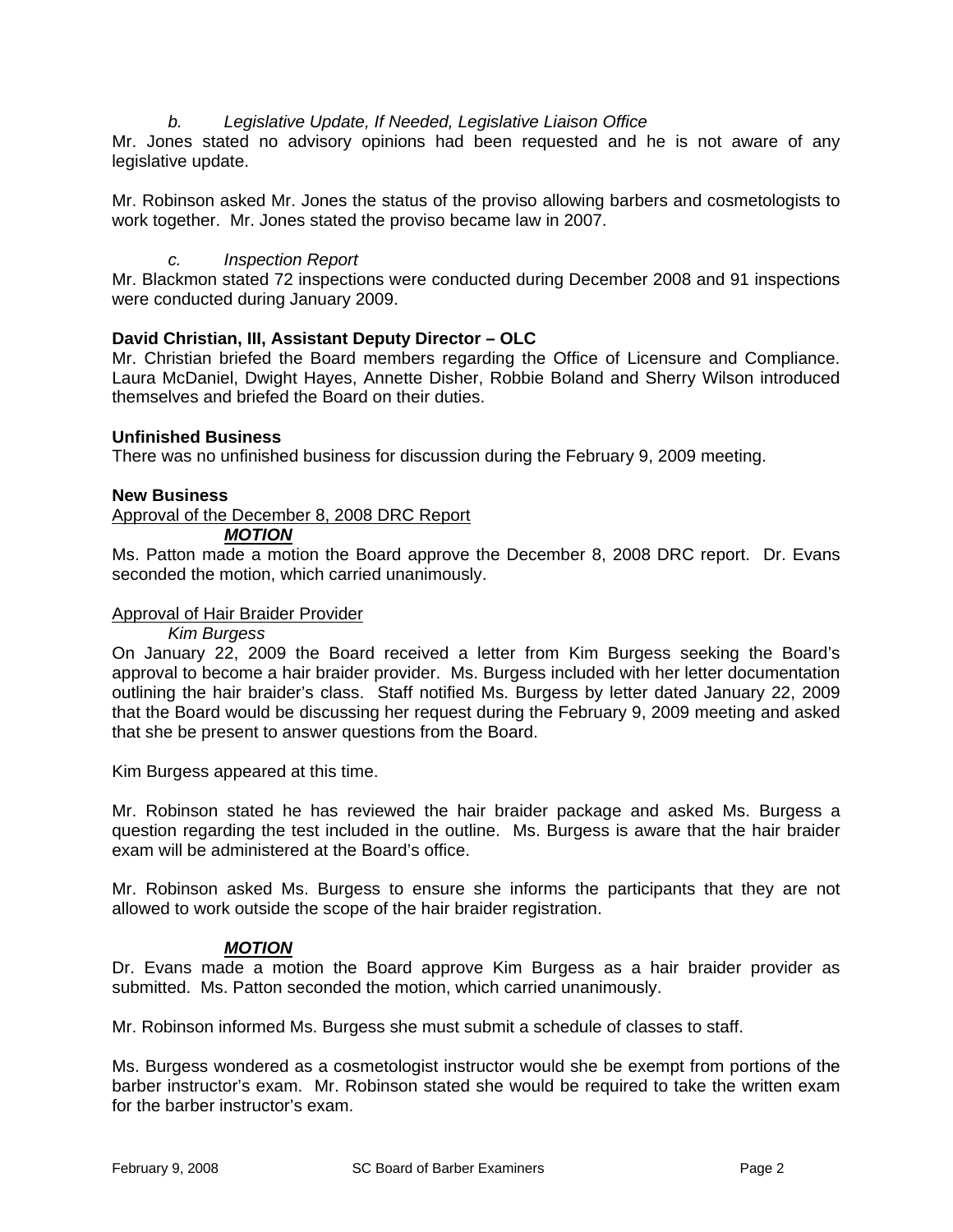# Review Request to Use Cosmetology Instructor's Exam in Lieu of Barber Instructor Exam *Melissa Horton*

On January 26, 2009 the Board received a letter from Melissa Horton seeking the Board's approval to use the cosmetology instructor's exam in lieu of the barber's instructor exam. Staff notified Ms. Horton by letter dated January 27, 2009 that the Board would review her request during the February 9, 2009 meeting and asked that she be present to answer questions from the Board.

Melissa Horton appeared before the Board at this time. She stated she has passed the cosmetology instructor's exam and is asking the Board's approval to waive the barber instructor's exam and obtain the barber instructor's license. She has been licensed as a master hair specialist for several years.

The Board informed Ms. Horton they would not be able to grant her request as it is in the statute that she must take the practical exam to become licensed as a barber instructor.

### Approval of Third Student Permit – NaTasha Renee Phillips

On November 18, 2008 the Board received a request from NaTasha Renee Phillips seeking the Board's approval of a third student permit. She has approximately 68 hours to complete her 1,500 hours of training. Staff notified Ms. Phillips by letter dated November 24, 2008 that she was scheduled to meet with the Board on December 8, 2008 to discuss her request; however, Ms. Phillips did not appear during that meeting. Staff notified Ms. Phillips by letter dated January 20, 2009 that the Board would discuss her request during the February 9, 2009 meeting and again asked that she be present to answer questions from the Board.

Ms. Phillips appeared before the Board at this time. She stated she had been attending B Unique with her first permit and then transferred to NABS Barber College to complete her training. However, she was unable to complete her training as a barber due to her mother's illness.

# *MOTION*

Dr. Evans made a motion the Board grant Ms. Phillips a third student permit. Ms. Patton seconded the motion, which carried unanimously.

### Review of Citation – Roderick Davenport

Roderick Davenport submitted a request to the Board to review a citation issued by Mr. Wayne Brown, staff inspector.

Mr. Wayne Brown, staff inspector, appeared before the Board and offered the following testimony. Mr. Brown stated he has visited Mr. Davenport's barber shop on numerous occasions. Mr. Brown conducted an inspection on this barber shop on October 11, 2005 and found several violations, including but not limited to an individual working with an expired permit. He gave the shop thirty days to resolve the violations. He returned to inspect the shop on November 8, 2005 and found that none of the violations had been resolved. He noted other violations, such as a leaking roof, peeling paint, and bad sanitation, during that inspection. Mr. Davenport was not present at the time the inspections were conducted; however the shop manager, Mr. Thompson, was present during the inspections. He returned to the shop on March 5, 2008 because he was unsure if Mr. Thompson had relayed the information to Mr. Davenport. He returned to the shop on October 31, 2008 and found the violations still had not been resolved. He issued another citation and fined Mr. Davenport \$600.00 and scheduled him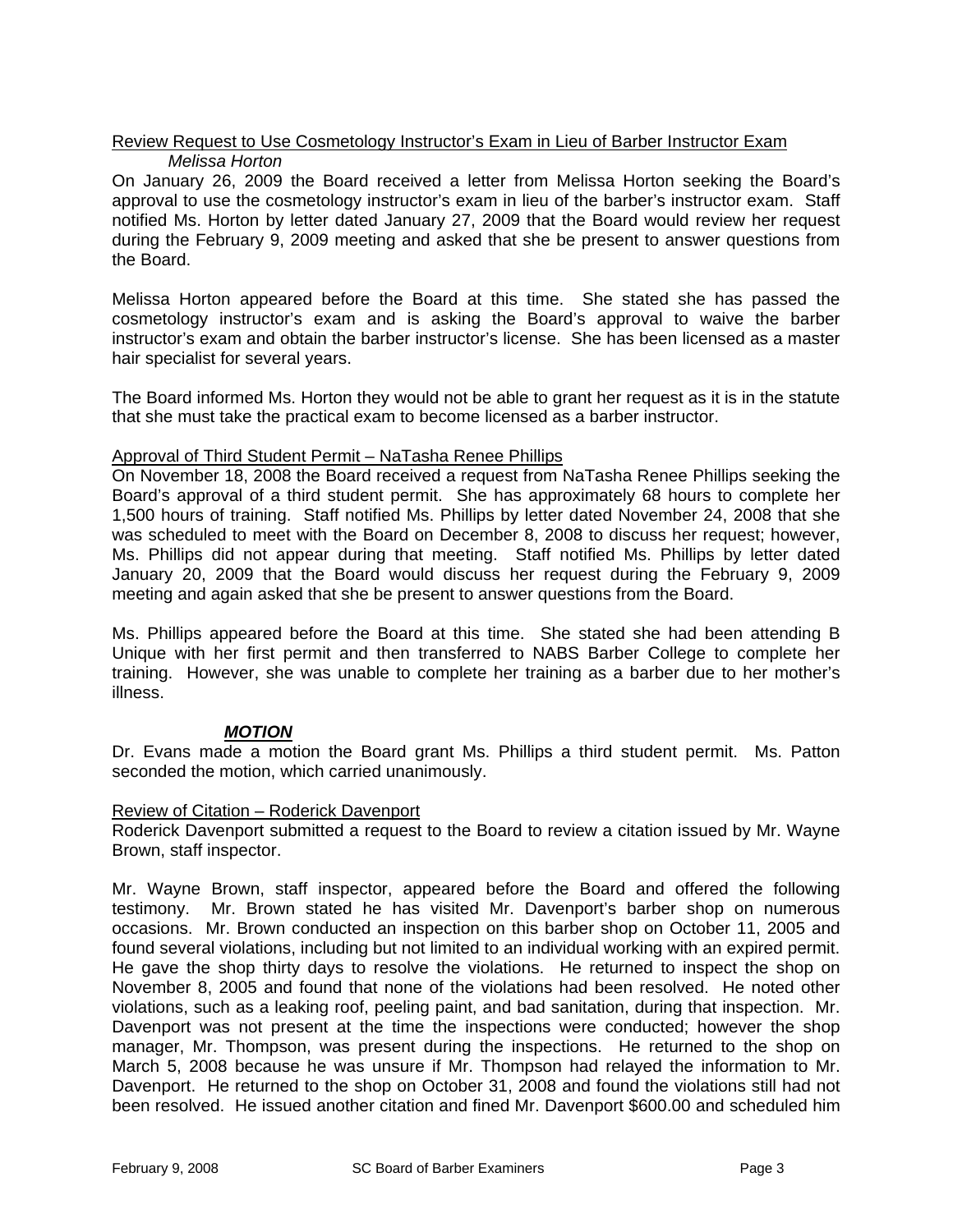to appear during the December 8, 2008 DRC meeting. Mr. Davenport failed to appear during the DRC meeting and the DRC chairman directed staff to send a letter to Mr. Davenport informing him he must appear before the Board during this meeting. Mr. Brown personally delivered letter to Mr. Davenport. Mr. Davenport was not at the shop at the time the letter was delivered. Mr. Brown spoke to Mr. Davenport who stated Mr. Thompson could sign the Affidavit of Service.

Roderick Davenport appeared at this time.

Mr. Davenport stated he has been having problems with his landlord in attempting to get repairs made to the building. He tries to visit the shop twice a week or every other week, however, he now sees he must visit the shop more often. He does not disagree with any of the citations and has paid the fines. He was in Chicago, Illinois on December 8, 2008. He stated he is a minister in Orangeburg as well as a barber shop owner.

# Approval Examination/Licensure Applications

*a. Quincy T. Benjamin*

On January 16, 2009 the Board received a registered barber application for examination and licensure from Quincy T. Benjamin. Mr. Benjamin answered yes to the question asking, "Have you been found guilty or entered a plea of nolo contendere for any crime in this or any other state?" Mr. Benjamin's criminal history report reflects an arrest charge of possession with intent to distribute crack cocaine and was convicted of conspiracy to distribute crack cocaine.

Quincy Benjamin appeared before the Board and offered the following testimony.

Mr. Benjamin completed his barber training under OJT prior to being incarcerated. He was incarcerated for seven years and was released on December 15, 2008. He has spoken with his OJT instructor since being released from prison in an attempt to apply for a temporary permit until such time he can take the exam. He is currently serving federal probation for five years and he is currently residing in the Austin Wilkes Halfway House. None of the crimes occurred in or near a barber shop. He has an employment opportunity Cut-N-Up Barber Shop located on Decker Boulevard in Columbia. He was convicted in federal court of conspiracy to distributing crack cocaine. He has not yet met with his parole offer since he is living in a halfway house, which is where he is scheduled to live for six months (June 2009). He currently has a 90 day work permit which was received January 23, 2009.

# *MOTION*

Dr. Evans made a motion the Board grant Mr. Benjamin the opportunity to take the exam and upon successful completion, be granted a license which is to be placed on five years of probation during which time he must provide the Board with a SLED report on an annual basis at his own expense. Ms. Patton seconded the motion, which carried unanimously.

# *b. Bryan J. Brown*

On January 22, 2009 the Board received a registered barber application for examination and licensure from Bryan J. Brown. Mr. Brown answered yes to the question asking, "Have you been found guilty or entered a plea of nolo contendere for any crime in this or any other state?" Mr. Brown was arrested and convicted of felony criminal conspiracy. Staff notified Mr. Brown by letter dated January 23, 2009 that the Board would review his application during this meeting and asked that he appear to answer questions from the members.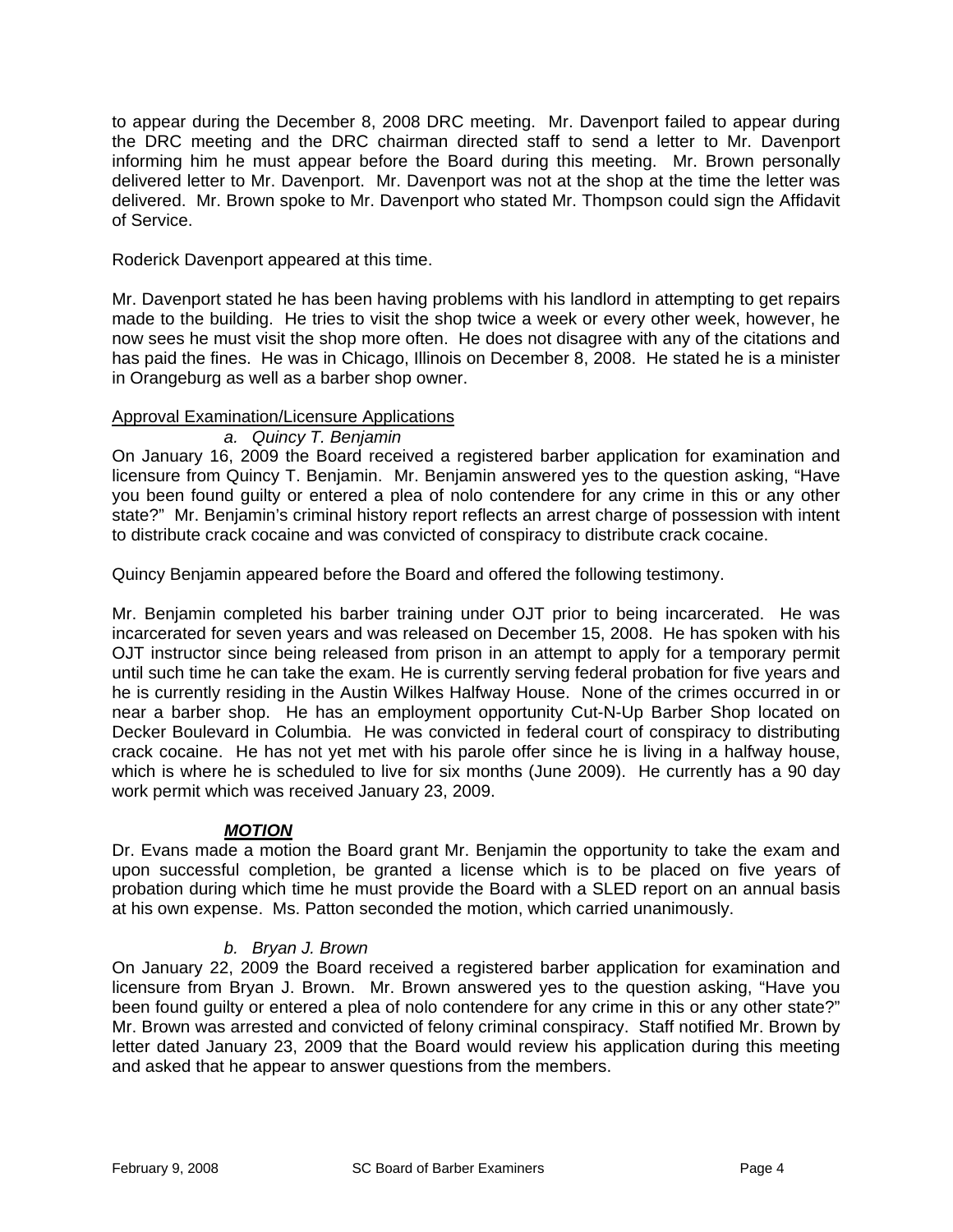Bryan Brown appeared before the Board at this time and offered the following testimony. Mr. Brown completed his training during 2007 and 2008, which was completed as an OJT student at Creative Image Barber Shop. He was convicted of criminal conspiracy to traffic marijuana, which did not occur in or near a barbershop or near a school. He is currently on parole until April 2009.

# *MOTION*

Ms. Patton made a motion the Board allow Mr. Brown to take the exam and upon successful completion be granted licensure. Dr. Evans seconded the motion, which carried unanimously.

# *c. Michael Gantt*

On January 28, 2009 the Board received a master hair care specialist application for examination and licensure from Michael Gantt. Mr. Gantt answered yes to the question asking, "Have you been found guilty or entered a plea of nolo contendere for any crime in this or any other state?" Mr. Gantt's criminal history report reflects arrests and convictions of receiving stolen goods, purse snatching, and petty larceny. Staff notified Mr. Gantt by letter dated January 30, 2009 that the Board would review his application during this meeting and asked that he be present to answer questions from the Board.

Mr. Gantt appeared before the Board at this time and offered the following testimony. Mr. Gantt completed his barber training as an OJT student at Transitions Beauty and Barber in November 2008. He is currently serving probation for another four months (until June 29, 2009). None of the crimes occurred in or near a barbershop. The strong armed robbery in Florida was reduced to purse snatching. He had a drug problem at one time; however, he went through a drug rehabilitation program and no longer has that problem. The shoplifting charge occurred three to four months ago when he was not working. He will work at Top Notch Beauty and Barber on Broad River Road in Columbia.

# *MOTION*

Dr. Evans made a motion the Board grant Mr. Gantt's request to take the exam, and upon successful completion, be granted a license which is to be placed on probation for three years during which time he must submit a SLED report at his own expense on an annual basis. Ms. Patton seconded the motion, which carried unanimously.

# *d. DeRon D. Green*

On January 14, 2009 the Board received a master hair care specialist application for examination and licensure from DeRon D. Green. Mr. Green answered yes to the question asking, "Have you been found guilty or entered a plea of nolo contendere for any crime in this or any other state?" Mr. Green's criminal history report reflects arrests and convictions for possession of crack cocaine and unlawful possession of a firearm.

Mr. Green appeared before the Board at this time and offered the following testimony. Mr. Green completed his barber training as an OJT student in December 2008. He has been offered employment with Diamond Cuts Barber Shop in North Charleston. He was released from prison in 2006 and is not currently on probation or parole and none of the violations occurred in or near barbershop. He has changed his attitude because he now has a family.

# *MOTION*

Ms. Patton made a motion the Board allow Mr. Green take the barber exam. Dr. Evans seconded the motion, which carried unanimously.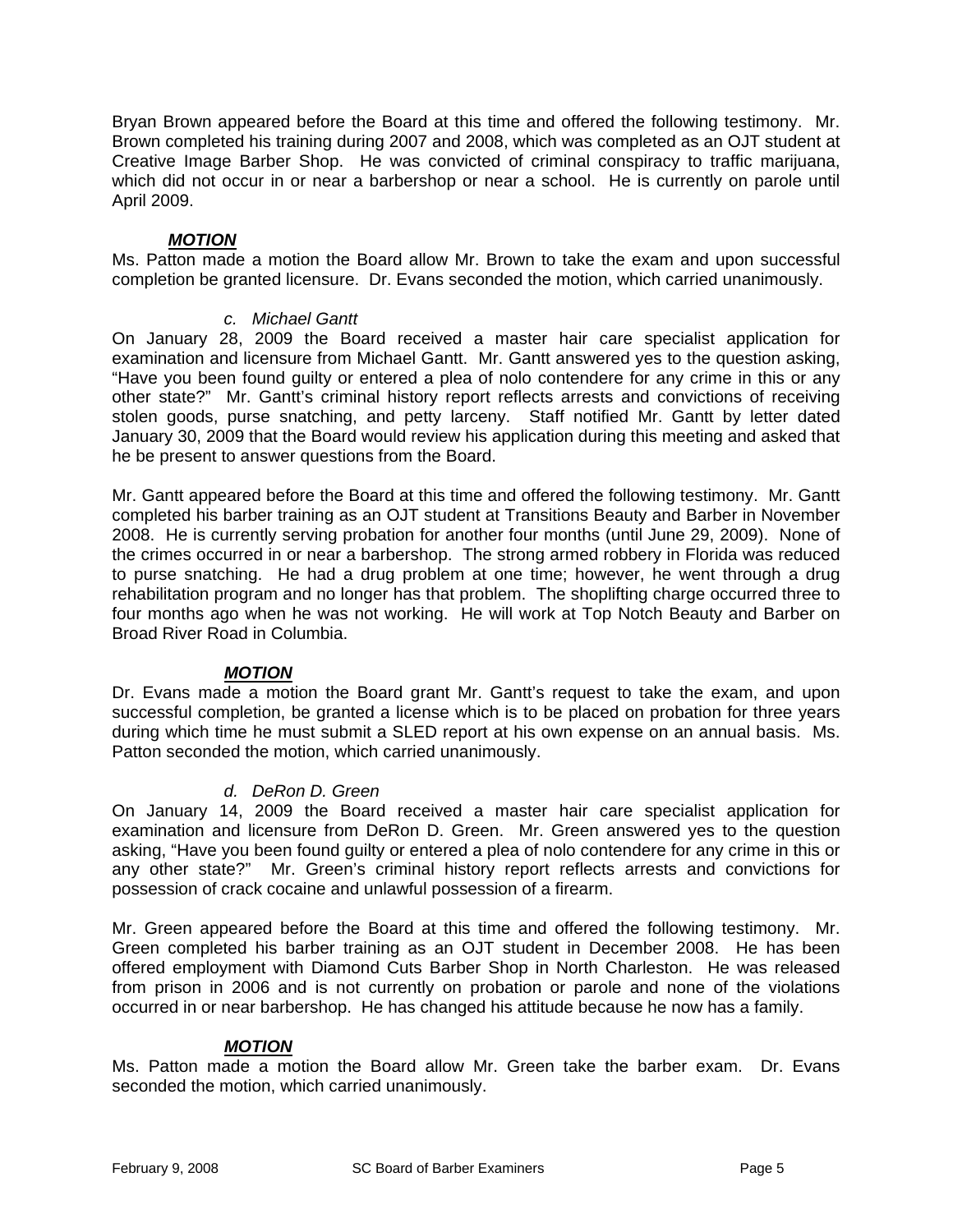#### *Stacy B. Hartzog*

On October 15, 2008 the Board received a master hair care application for examination and licensure from Stacy Hartzog. Ms. Hartzog answered yes to the question asking, "Have you been found guilty or entered a plea of nolo contendere for any crime in this or any other state?" Mr. Hartzog's criminal history report shows an arrest and conviction involving an unlawful possession of a pistol. Staff notified Mr. Hartzog by letter dated October 29, 2008 that the Board would review his application during this meeting and stated he was required to appear at this meeting to answer questions from the Board. Stacy Hartzog did not appear during the December 8, 2008 meeting. Staff notified him by letter dated January 27, 2008 that the Board would review his application during the February 9, 2009 meeting and asked that he be present to answer questions from the Board.

Stacy Hartzog appeared before the Board at this time and offered the following testimony. Mr. Hartzog completed barber training at Denmark Technical College in 2007. He worked under his temporary work permit from October 2008 until it expired in January 2009. He is not currently on probation or parole as he completed his time in prison close to four years ago. He has also changed his attitude.

# *MOTION*

Ms. Patton made a motion the Board allow Mr. Hartzog the privilege of taking the barber exam. Dr. Evans seconded the motion, which carried unanimously.

### *Ekita Johnson*

On December 4, 2008 the Board received a master hair care specialist application for examination and licensure from Ekita Johnson. Ms. Johnson answered yes to the question asking, "Have you been found guilty or entered a plea of nolo contendere for any crime in this or any other state?" Ms. Johnson's criminal history report shows an arrest and conviction involving simple assault and battery. Staff notified Ms. Johnson by letter dated January 8, 2009 that the Board would review her application during the February 9, 2009 meeting and asked that she appear at this meeting to answer questions from the Board.

Ekita Johnson appeared before the Board at this time and offered the following testimony. Ms. Johnson completed her barber training as an OJT student at Style Trends in June 2008. Her violation did not occur in or near a barber shop and she is not currently serving probation or parole. She has not been cutting hair since June 2008. She received a temporary work permit in December 2008.

### *MOTION*

Ms. Patton made a motion the Board allow Ms. Johnson take the barber exam. Dr. Evans seconded the motion, which carried unanimously.

### *Anthony J. Mazzochi*

The Board received a barber license form dated January 13, 2009 from Anthony J. Mazzochi. Mr. Mazzochi is requesting approval from the Board to upgrade his registered barber apprentice license to a registered barber license. He answered yes to the question asking, "Have you been found guilty or entered a plea of nolo contendere for any crime in this or any other state?" Mr. Mazzochi's criminal history report reflects an arrest and conviction involving unlawful carrying of a weapon, possession of marijuana, and unlawful possession of Schedule IV drugs. Staff notified Mr. Mazzochi that the Board would be reviewing his application during the February 9, 2009 meeting and asked that he be present to answer questions from the members.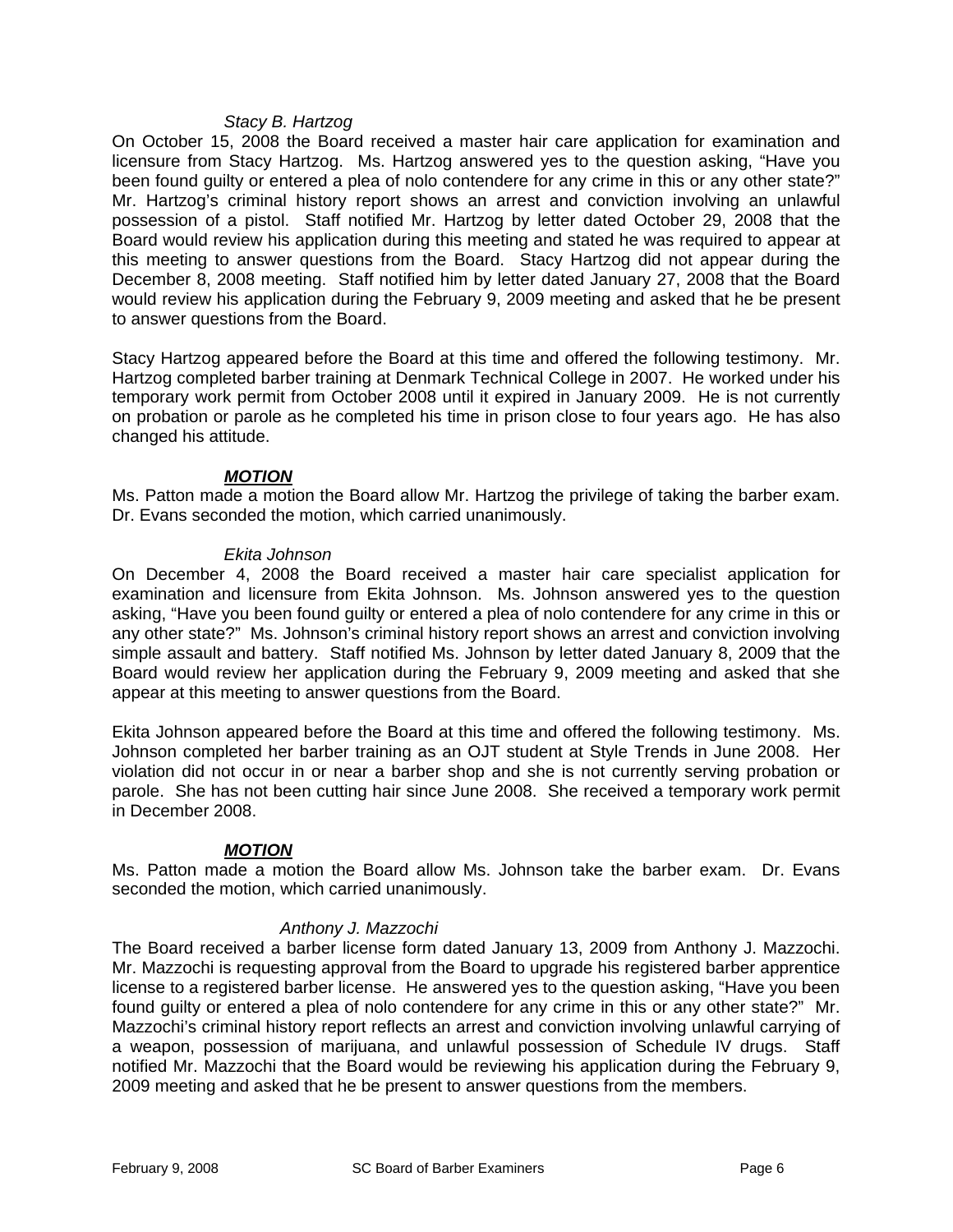Anthony Mazzochi appeared before the Board and offered the following testimony. Mr. Mazzochi completed his barber training in a barber school Cleveland, Ohio in 2004 and 2005 after which he obtained an apprentice license in Ohio. He is seeking to upgrade the apprentice license to a registered barber license. He is now living in Hilton Head and currently has a temporary work permit to work in a barber shop in Hilton. He obtained his hours in a school in Ohio and tested in South Carolina. He is scheduled to appear in court on February 11, 2009.

### *MOTION*

Ms. Patton made a motion the Board allow Mr. Mazzochi to upgrade from apprentice to registered barber with the stipulation that he be placed on probation to run concurrent if and when he has court probation, during which time he submit a SLED report at his own expense on an annual basis. Dr. Evans seconded the motion, which carried unanimously.

# *Kevin L. Pearson*

On November 3, 2008 the Board received a registered barber application for examination and licensure from Kevin Pearson. Mr. Pearson answered yes to the question asking, "Have you been found guilty or entered a plea of nolo contendere for any crime in this or any other state?" Mr. Pearson's criminal history report shows felony arrests and convictions. Staff notified Mr. Pearson by letter dated November 7, 2008 that the Board would review his application during the December 8, 2008 meeting and stated he was required to appear at this meeting to answer questions from the Board. Mr. Pearson did not appear during the December 8, 2008 meeting. Staff notified Mr. Pearson that the Board would be reviewing his application during the February 9, 2009 meeting and asked that he be present to answer questions from the members.

Kevin Pearson appeared before the Board at this time and offered the following testimony. Mr. Pearson did two months of his barber training at Harley's Barber College and then completed OJT at Duke's Barbershop on North Main Street in Columbia. He was incarcerated for nine years and served two years on probation, which he completed six months ago. The armed robbery took place at a restaurant and did not take place near a barber shop or near a school. He is no longer allowed to own a firearm. He has worked jobs such as installing air conditioning units.

# *MOTION*

Dr. Evans made a motion the Board allow Mr. Pearson take the barber exam. Ms. Patton seconded the motion, which carried unanimously.

# j. Concerns with Barber Shop – Bruce Bouldin

On January 7, 2009 the Board received a letter from Bruce Bouldin asking to appear before the Board to address concerns he had with a barber shop.

Bruce Bouldin appeared before the Board at this time and made remarks regarding a shop in which he once worked.

Dr. Evans stated he visited Heyward Career Center last week as a follow up visit.

# *MOTION*

Dr. Evans made a motion the Heyward Career Center be granted licensure. Ms. Patton seconded the motion, which carried unanimously.